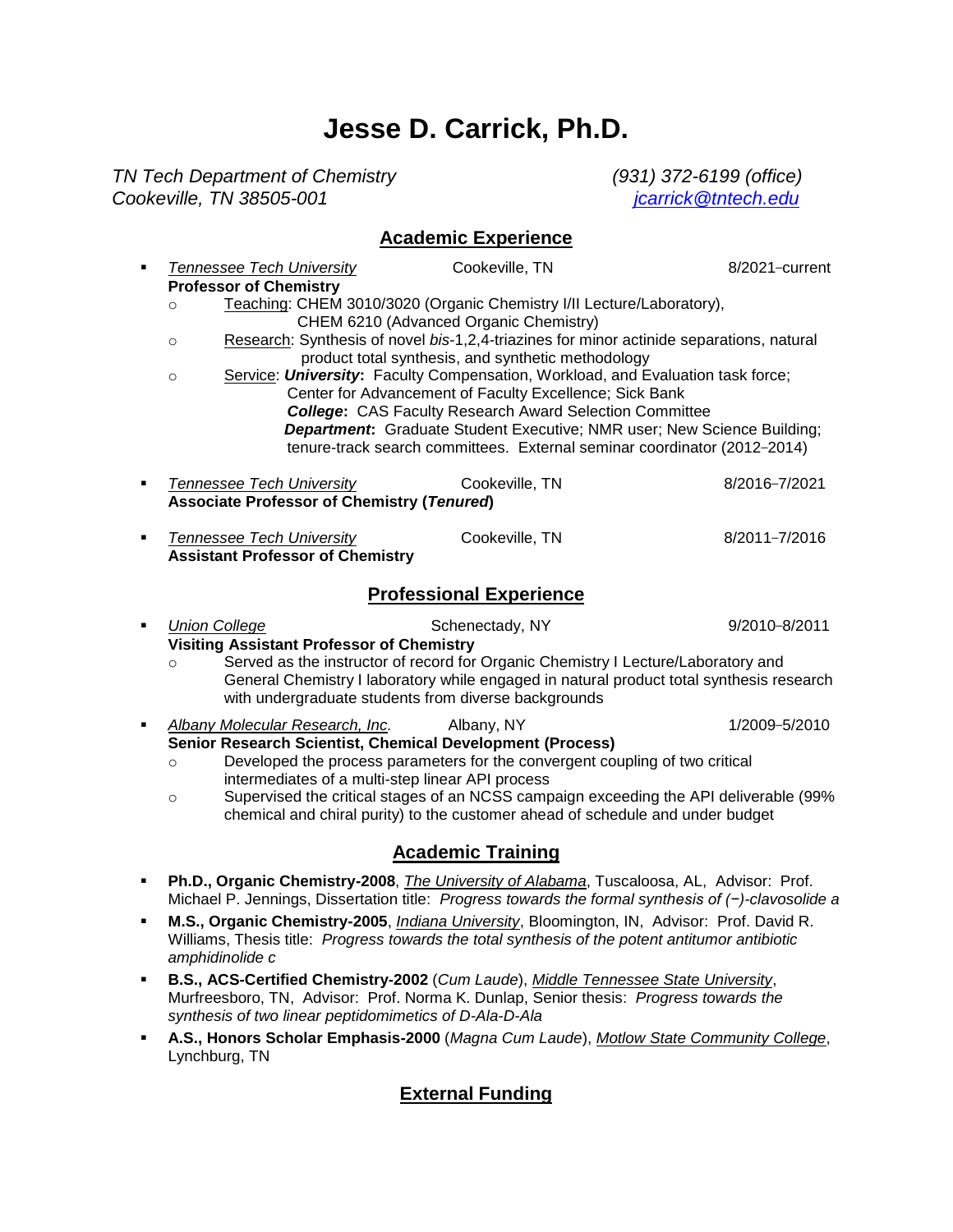- 1) Carrick, Jessie D.\*; Shafer, Jenifer C.; Dixon, David A. Synergistic Approaches to Advanced Minor Actinide Separations, U.S. Department of Energy, Basic Energy Sciences, Separations Program, (3/1/21−2/29/24), Amount funded = **\$479,999**
- 2) Carrick, Jessie D.\*; Hawkins, Cory A.; Dixon, David A. Modular Approaches to "Click" Complexants for Chemoselective Minor Actinide Separations. U.S. Department of Energy, Basic Energy Sciences, Separations Program, (9/1/17−3/1/20), Amount funded = **\$440,490**
- 3) Quarles, L. Darryl\*; Yates, C. Ryan; Smith, Jeremy C.; Baudry, Jerome. Novel FGF-23 Inhibitors to Treat Disorders of FGF-23 Excess. The University of Tennessee Research Foundation, CORNET program, (6/1/17−5/31/18)*,* Amount funded = **\$30,000** (**\$6,000-JDC** consultant, outside UT system)
- 4) Jiang, Xiaohua\*; Lisic, Edward C.; Carrick, Jessie D. (33%) Synergistic Interdisciplinary Approaches to the Design of Anticancer Drugs. Tennessee Board of Reagents Office of Academic Affairs Faculty Research Grants. 4/1/16. Amount funded = **\$30,000 (\$10,000-JDC)**
- 5) Carrick, Jessie D.\*; Rice, Jeffrey; Carroll, William R., Zhan, Xuanzhi; Swartling, Daniel J. MRI: Acquisition of a Multinuclear 500 MHz NMR Spectrometer. National Science Foundation. 7/1/15. Amount funded = **\$586,400**
- 6) Ensor, Dale D.\*; Carrick, Jessie D.\* (50%) Selective Separation of Americium from Trivalent Lanthanides using BTP, BTP, and BTPhen Derivatives or Actinyl Crystallization*.* UT-Battelle, LLC/Oak Ridge National Laboratory. 1/1/14-11/30/15. Amount funded = **\$85,000**
- 7) Ensor, Dale D.\*; Carrick, Jessie D. Fundamental Studies of the Separation of Environmentally Important Radionuclides*.* UT-Battelle, LLC/Oak Ridge National Laboratory. 5/1/13 Amount funded = **\$18,600** (co-PI amt.)
- Additional **\$248,634** brought into TN Tech Chemistry Department from Internal Sources

## **Publications** (TN Tech Undergraduate Students in **Bold**)

- 1) Mason, M. M.; Smith, C. M.; Vasiliu, M.; Carrick, J. D.; Dixon, D. A.\* Density functional prediction of An(III)/Ln(III) separation by 1,2,4-triazinyl-pyridine derivatives. *Journal of Physical Chemistry A*, **2021,** *125,* 6529-6542*.* DOI: 10.1021/acs.jpca.1c01854
- 2) Xiao, Z.; Liu, J.; Liu, K.; Petridis, L.; Cai, C.; Cao, L.; Wang, G.; **Chin, A.-L.**; **Cleveland, J. W.**; **Ikedionwu, M. O.**; Carrick, J. D.; Smith, J. C.; Quarles, L. D.\* Small molecule FGF23 inhibitors increase serum phosphate and improve skeletal abnormalities in *Hyp* mice. *BioRxiv* **2020**, *submitted 8/6/20***.**
- 3) Williams, D. R.; De, R.; Fultz, M. W.; Fischer, D. A.; Morales-Ramos, A.; Rodriguez-Reyes; Carrick, J. D. Correction to "studies of the enantiocontrolled synthesis of the C(10)-C(25) subunit of amphidinolide C. *Organic Letters* **2021**, *23*, 3231. DOI: [10.1021/acs.orglett.1c00760](https://chemport.cas.org/cgi-bin/sdcgi?FID=LINK&BTN=CROSSREF&SID=240877-1423056098-103&APP=cp_scifinder&CLI=scifinder&URL=https%3A%2F%2Fdoi%2Eorg%2F10%2E1021%2Facs%2Eorglett%2E1c00760)
- 4) **Downs, R. P.**; Xiao, Z.; **Ikedionwu, M. O.**; **Cleveland, J. W.**; **Chin, A.-L.**; **Cafferty, A. E.**; Quarles, L. D.; Carrick, J. D.\* Design and development of FGF-23 antagonists: Definition of the pharmacophore and initial structure-activity relationships probed by synthetic analogues. *Bioorganic and Medicinal Chemistry* **2021**, *29*, 115877. DOI: 10.1016/j.bmc.2020.115877.
- 5) **Waters, G. D.**; Carrick, J. D.\* Convergent access to bis-1,2,4-triazinyl-2,2'-bipyridines (BTBPs) and 2,2'-bipyridines via a Pd-catalyzed Ullman-type reaction. *RSC Advances*, **2020**, *10*, 10807– 10815, DOI: [10.1039/d0ra00673d](http://xlink.rsc.org/?DOI=d0ra00673d)
- 5) Gulledge, Z. Z.; Carrick, J. D.\* Chemoselective BOC-deprotection of functionalized heteroarenes using an addition/elimination strategy. *European Journal of Organic Chemistry,* **2020**, *12*, 1817– 1822, DOI: 10.1002/ejoc.201901811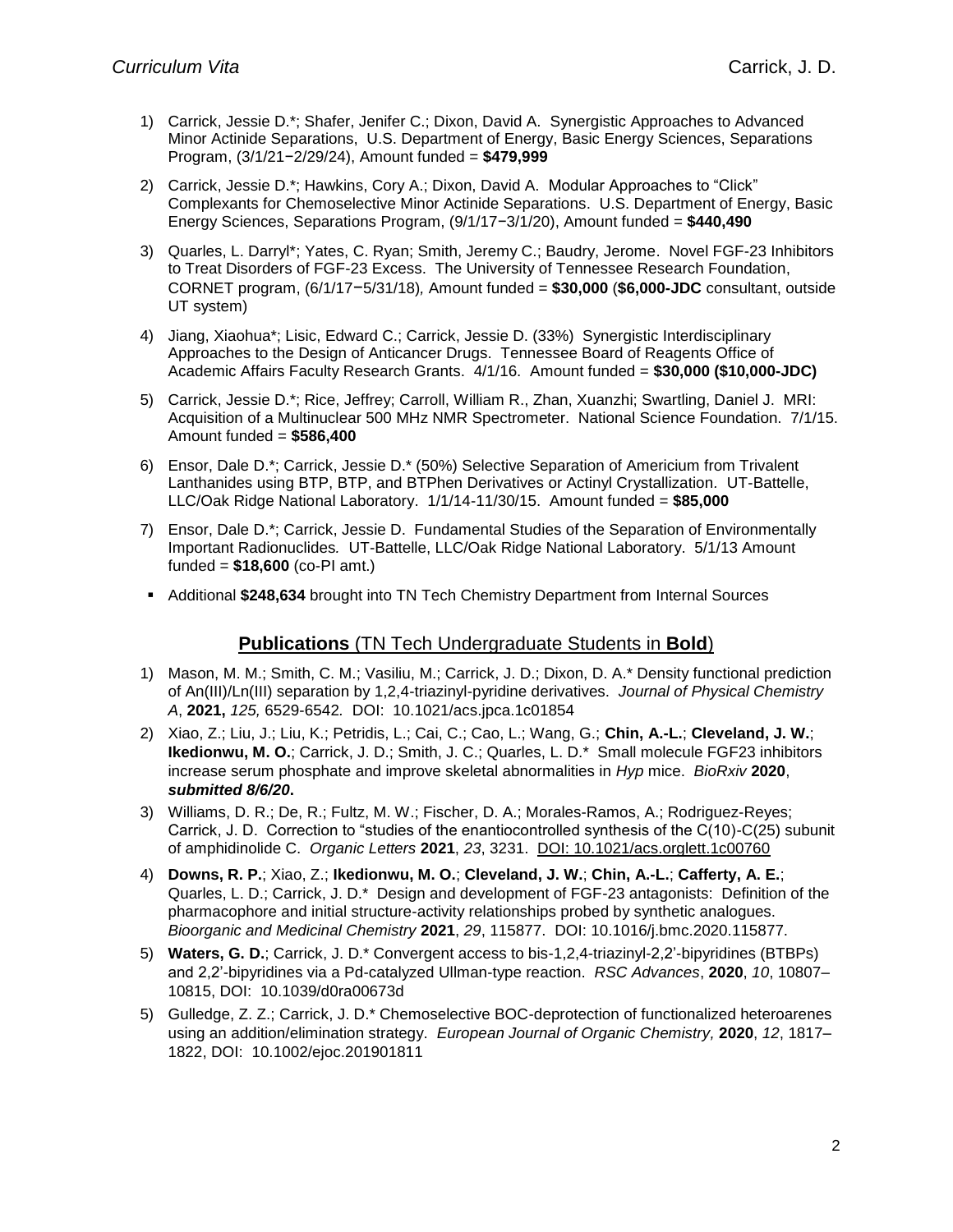- 6) **Gulledge, Z. Z.**; **Tedder, M. L.**; **Lyons, K. R.**; Carrick, J. D.\* Synthesis of tridentate indolyl pyridinyl [1,2,4] triazine Lewis basic complexants via Pd-catalyzed Suzuki-Miyaura crosscoupling. *ACS Omega*, **2019**, *4*, 18855–18866, DOI: 10.1021/acsomega.9b02891
- 7) Veerakanellore, G. B.; Smith, C. M.; Vasiliu, M.; Oliver, A. G.; Dixon, D. A.; Carrick, J. D.\* Synthesis of 1H-pyrazol-5-yl-pyridin-2-yl-[1,2,4]triazinyl soft-Lewis basic complexants via metal and oxidant free [3+2] dipolar cycloaddition of terminal ethynyl pyridines with tosylhydrazides. *Journal of Organic Chemistry* **2019**, *84*, 14558–14570, DOI: 10.1021/acs.joc.9b02088
- 8) Chaudhuri, S.; Carrick, J. D.\* Synthetic access to functionalized dipolarophiles of Lewis Basic Complexant Scaffolds through Sonogashira Cross-Coupling*. Journal of Organic Chemistry* **2018**, *83*, 10261−10271, DOI: 10.1021/acs.joc.8b01446
- 9) Smith, C. D.; **Downs, R. P.**; Carrick, J. D.; Dietz, M. L.\* Determination of extractant solubility in ionic liquids by thermogravimetric analysis. *Solvent Extraction and Ion Exchange* **2018**, *36,*  304−314. DOI: 10.1080/07366299.2018.1495683
- 10) **Lambert, A. E.**; Carrick, J. D.\* Diversification of 6-bromo-2-substituted pyridine derivatives via Suzuki-Miyaura cross-coupling. *Journal of Heterocyclic Chemistry* **2018**, *55*, 1232−1239, DOI: 10.1002/jhet.3144
- 11) Hill, T. G.; **Chin, A.-L.**; **Tai, S.**; Carrick, J. D.; Ensor, D. D.; Delmau, L. H. Separation of americium from europium using 3,3'-dimethoxy-phenyl-bis-1,2,4-triazinyl-2,6-pyridine. *Separation Science and Technology* **2018**, *53*, 1848−1855, DOI: 10.1080/01496395.2017.1304419
- 12) Tevepaugh, K. N.; Coonce, J. G.; **Tai, S.**; Delmau, L. H.; Carrick, J. D.; Ensor, D. D. Chromatographic separation of americium from europium using *bis*-2,6-(5,6,7,8-tetrahydro-5,9,9 trimethyl-5,8-methano-1,2,4-benzotriazin-3-yl) pyridine. *Journal of Radioanalytical and Nuclear Chemistry* **2017**, *314(1)*, 371−376. DOI: 10.1007/s10967-017-5365-0
- 13) **Cleveland, J. W.**; Carrick, J. D.\* Pd-catalyzed amination of functionalized 6-bromo-pyridinyl-1,2,4-triazine complexant scaffolds. *European Journal of Organic Chemistry* **2017**, *2017(23)* 3318−3327. DOI: 10.1002/ejoc.201700585
- 14) **Downs, R. P.**; **Chin, A.-L.**; **Dean, K. M.**; Carrick, J. D.\* Synthesis of functionalized *hemi*-1,2,4 triazinyl-[2,2']-bipyridines via telescoped condensation of [2,2']-bipyridinyl-6-carbonitrile. *Journal of Heterocyclic Chemistry* **2017**, *54(6)*, 3008−3014*.* DOI: 10.1002/jhet.2908
- 15) Xiao, Z. S.; Riccardi, D.; Velazquez, H. A.; **Chin, A.-L.**; Yates, C. R.; Carrick, J. D.; Smith, J. C.; Baudry, J.; Quarles, L. D. Computationally identified novel chemical compounds that antagonize FGF-23. *Science Signaling* **2016**, *9(455)*, ra113*-Cover Story*.
- 16) **Tai, S.**; **Marchi, S. V.**; Carrick, J. D.\* Efficient preparation of pyridinyl-1,2,4-triazines via telescoped condensation with diversely functionalized 1,2-dicarbonyls. *Journal of Heterocyclic Chemistry* **2016**, *53*, 1138−1146. DOI: 10.1002/jhet.2374
- 17) **Chin, A.-L.**; Carrick, J. D.**\*** Modular approaches to diversified soft Lewis basic complexants through Suzuki-Miyaura cross-coupling of bromoheteroarenes with organotrifluoroborates. *Journal of Organic Chemistry* **2016**, *81*, 1106−1115. [DOI: 10.1021/acs.joc.5b02662](http://dx.doi.org/10.1021/acs.joc.5b02662)
- 18) Tevepaugh, K. N.; Carrick, J. D.; **Tai, S.**; Coonce, J. G.; Delmau, L. H.; Ensor, D. D. Separation of americium from europium using camphor-bistriazinyl pyridine. *Solvent Extraction and Ion Exchange* **2016**, *34*, 13−25. DOI: 10.1080/07366299.2015.1110408
- 19) **Tai. S.**, Williams, N. J.; Carrick, J. D.\* Synthesis of *bis*-1,2,4-triazines via telescoped condensation of [1,10]-phenanthroline-2,9-dicarbonitrile with aromatic 1,2-dicarbonyls*. Journal of Heterocyclic Chemistry* **2016**, *53*, 307−312. DOI: 10.1002/jhet.2295
- 20) **Tai, S.**; **Marchi, S. V.**; **Dover, E. J.**; Carrick, J. D.\* Pd-catalyzed diamination of dibromo-1,2,4 triazinyl complexant scaffolds. *Journal of Organic Chemistry* **2015**, *80*, 6275−6282. DOI: 10.2021/acs.joc.5b00710
- 21) Carrick, J. D.; Jennings, M. P.\* An efficient formal synthesis of (−)-clavosolide a featuring a "mismatched" stereoselective oxocarbenium reduction*. Organic Letters* **2009**, *11*, 769−772. DOI: 10.1021/ol8028302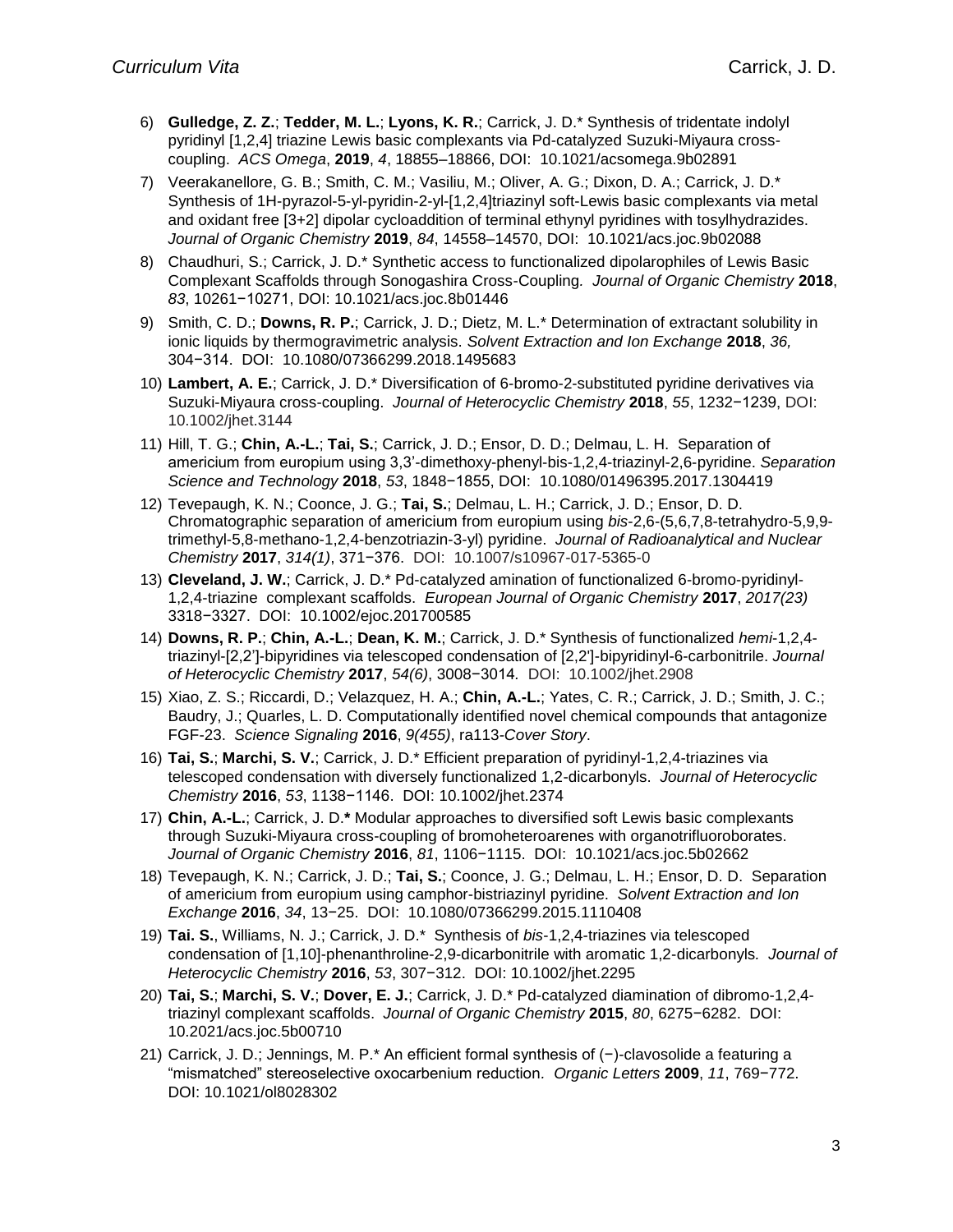22) Dunlap, N. K.\*; Mergo, W.; Jones, J. M.; Carrick, J. D. A general procedure for a one-pot oxidative cleavage/Wittig reaction of glycols. *Tetrahedron Letters* **2002**, *43*, 3923−3925. DOI: 10.1016/S0040-4039(02)00661-5

### **Provisional Intellectual Property Applications**

▪ Quarles, L. D.; Yates, C. R.; Smith, J. C.; Baudry, J. A.; Carrick, J. D. *Fibroblast Growth Factor 23 Antagonists and Related Compositions and Methods*, Filed 10/27/17

#### **Invited Book Chapters**

▪ Li, Jie J., ed.; **Carrick, J. D.**, Pd-Catalyzed C-H Functionalization in *C-H Bond Activation in Organic Synthesis*. pgs. 59−94, **2015**. CRC Press. ISBN: 978-1-4822-3310-0

#### **Invited Research Seminars**

- 1) University of Alabama at Huntsville, Huntsville, AL, 2/8/19
- 2) University of Tennessee Health Sciences Center, Memphis, TN, 9/13/16
- 3) University of Tennessee, Chattanooga, TN, 9/18/15
- 4) Vanderbilt University, Nashville, TN, 4/13/15
- 5) Middle Tennessee State University, Murfreesboro, TN, 2/6/15
- 6) University of Alabama, Birmingham, Birmingham, AL, 1/15/15
- 7) Austin Peay State University, Clarksville, TN, 11/7/14
- 8) The University of the South, Sewanee, TN, 9/19/14
- 9) University of Alabama, Tuscaloosa, AL, 3/13/14 **&** 3/1/18
- 10) Louisiana State University, Baton Rouge, LA, 3/11/14

#### **Presentations**

- 1) Hawkins, C. A.*;\** **Brown, M. L.**; **Lawson, K. L.**; Dixon, D. A.; Carrick, J. D. N‐donor extractant designs and characterization for minor actinide separations*.* Actinide Separations Conference, Kingsport, TN, 5/20/19
- 2) Carrick, J. D.;\* **Brown, M. L.**; **Chin, A.-L.**; Dixon, D. A.; **Gulledge, Z. Z.**; Hawkins, C. A.; **Lyons, K. R.**; Mason, M.; **Waters, G. D.** Convergent Strategies for Accessing Soft-Lewis Basic Complexants for Minor Actinide Separations.Oral presentation delivered at the 20th Symposium for Separation Science & Technology, Gatlinburg, TN, 10/23/18
- 3) Carrick, J. D.;\* Hawkins, C. A.; Dixon, D. A. Modular Approaches to Contemporary Complexants for Separations. Oral presentation delivered at the DOE BES Separations PI Meeting, Gaithersburg, MD, 2/6/18
- 4) **Chin, A.-L.**; **Dean, K. M.**; **Cleveland, J. W.**; **Tai, S.**; **Marchi, S. V.**; **Dover, E. J.**; Carrick, J. D.\* Contemporary Approaches to Soft-N-Donor Heterocyclic Complexant Scaffolds for Chemoselective Minor Actinide Separations*.* Oral presentation delivered at the 19th Symposium for Separation Science & Technology, Gatlinburg, TN, 10/12/16
- 5) Carrick, J. D.;\* **Tai, S.**; **Marchi, S. V.**; Williams, N. J.; **Tevepaugh, K. N.**; Ensor, D. D.; Delmau, L. H. Design and synthesis of 1,2,4-triazinyl ligands for chemoselective minor actinide extraction*.* Oral presentation delivered at the 18th Symposium for Separation Science & Technology, Oak Ridge, TN, 10/29/14
- 6) **Cleveland, A. H.**; **Probasco, M. S.**; **Kirby, J. W.**; Carrick, J. D.\* Efforts toward the asymmetric total synthesis of hamigeromycin b*.* Oral presentation delivered at the 247th ACS National Meeting, Dallas, TX, 3/19/14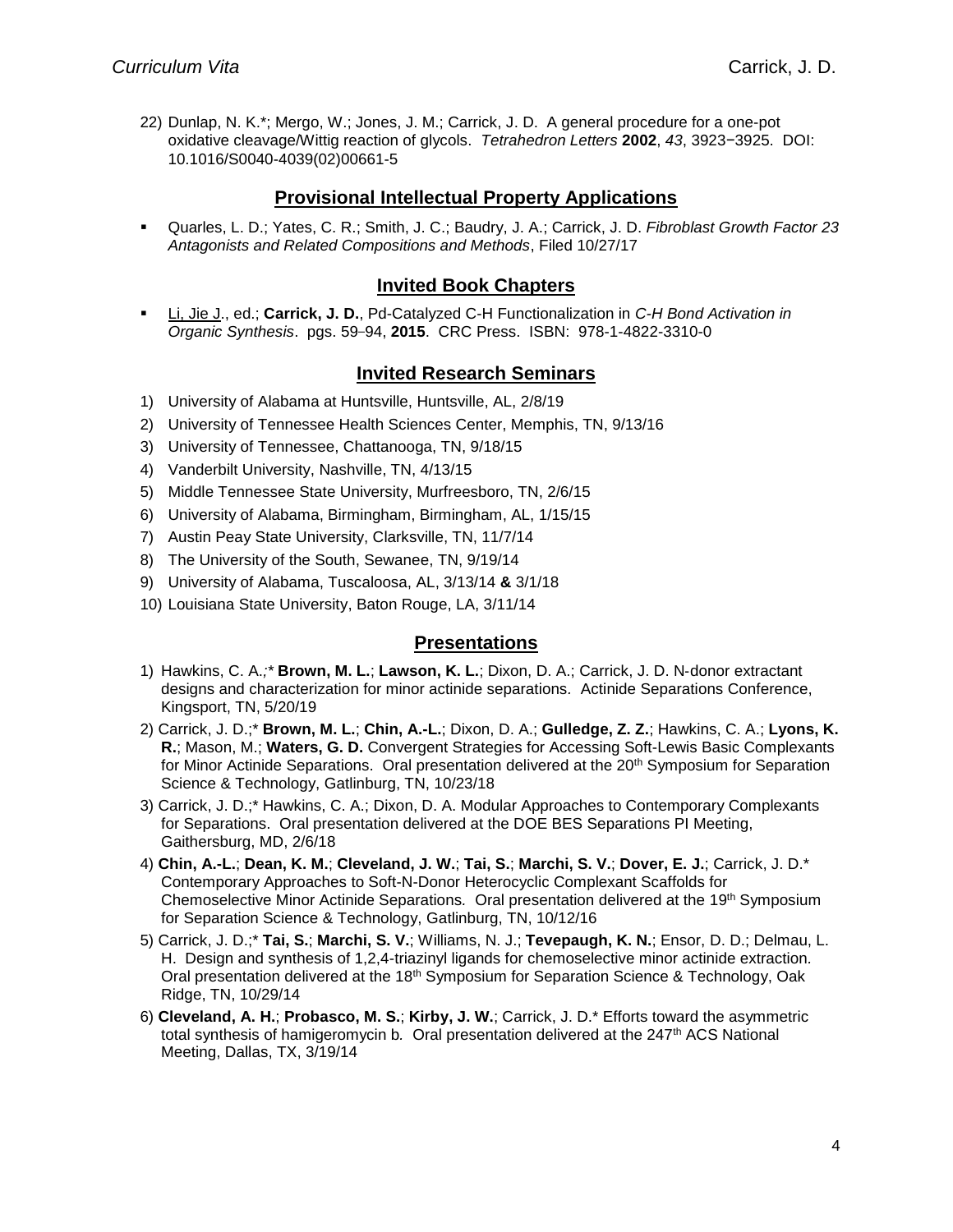# **Awards**

- 1) Tennessee Tech University Scholar-Mentor Award (**2019**)
- 2) Tennessee Tech University Scholastic Research Award for Tenured Faculty (**2018**)
- 3) Tennessee Tech University College of Arts and Sciences Research and Creative Activity Award (**2018**)
- 4) ACS Organic Division Travel Award for Outstanding Undergraduate Faculty, 44<sup>th</sup> National Organic Chemistry Symposium, College Park, MD (**2015**)
- 5) ACS Organic Division Travel Award for Outstanding Undergraduate Faculty, 247<sup>th</sup> American Chemical Society National Meeting, Dallas, TX (**2014**)
- 6) ACS Organic Division Travel Award for Outstanding Undergraduate Faculty,  $43<sup>rd</sup>$  National Organic Chemistry Symposium, Seattle, WA (**2013**)
- 7) ACS Organic Division Travel Award for Young Researchers attending the 235<sup>th</sup> ACS national meeting in New Orleans, LA, University of Alabama (**2008**)
- 8) Outstanding 2nd Year Chemistry Graduate Student Award, University of Alabama (**2007**)

#### **Student Awards**

- 1) **Gulledge, Zachary Z.** *Outstanding Chemistry Graduate Research Poster* at the 16th annual Tennessee Tech University Student Research and Creative Inquiry Day (**2021**)
- 2) **Gulledge, Zachary Z.** *1 st Place-tie Chemistry Oral Presentation, Graduate Student Division,* at the 130<sup>th</sup> Tennessee Academy of Science Meeting, East Tennessee State University as Host, Virtual, (**2020**)
- 3) **Tedder, Mariah L.** *1 st Place-tie Chemistry Oral Presentation, Graduate Student Dvision,* at the 130<sup>th</sup> Tennessee Academy of Science Meeting, East Tennessee State University as Host, Virtual, (**2020**)
- 4) **Tedder, Mariah L.** Best Poster (Undergraduate Division-Wed., 6/26/19), 46th National Organic Chemistry Symposium, Bloomington, IN (**2019**)
- 5) **Waters, Gabrielle D.** Best Poster (Undergraduate Division-Tues., 6/25/19), 46th National Organic Chemistry Symposium, Bloomington, IN (**2019**)
- 6) **Waters, Gabrielle D.** ACS Organic Division Travel Award for Outstanding Undergraduate Students, 46 th National Organic Chemistry Symposium, Bloomington, IN (**2019**)
- 7) **Veerakanellore, Giri Babu** *Outstanding Chemistry Graduate Research Poster* at the 14th annual Tennessee Tech University Student Research and Creative Inquiry Day (**2019**)
- 8) **Tedder, Mariah L.; Gulledge, Zachary Z.** *Outstanding Chemistry Undergraduate Research Poster* at the 14th annual Tennessee Tech University Student Research and Creative Inquiry Day (**2019**)
- 9) **Waters, Gabrielle D.** *Outstanding Student Poster Award* at the *20th Symposium for Separation Science & Technology,* Gatlinburg, TN (**2018**)
- 10) **Waters, Gabrielle D.** *Outstanding Chemistry Undergraduate Research Poster* at the 13th annual Tennessee Tech University Student Research and Creative Inquiry Day (**2018**)
- 11) **Cleveland, Jacob W.** ACS Organic Division Travel Award for Outstanding Undergraduate Students, 45 th National Organic Chemistry Symposium, Davis, CA (**2017**)
- 12) **Downs, Ryan P.** *Outstanding Chemistry Undergraduate Research Poster* at the 12th annual Tennessee Tech University Student Research and Creative Inquiry Day (**2017**)
- 13) **Cleveland, Jacob W.** Outstanding Student Poster Award at the *19th Symposium for Separation Science & Technology,* Gatlinburg, TN (**2016**)
- 14) **Dean, Kayla M.** U.S. Dept. of Energy Integrated University Program Scholarship, **\$7,500** (**2016**)
- 15) Richards, Kelsey D. 1<sup>st</sup> Place Chemistry Oral Presentation at the 125<sup>th</sup> Tennessee Academy of Science Meeting, Middle Tennessee State University, Murfreesboro, TN (**2015**)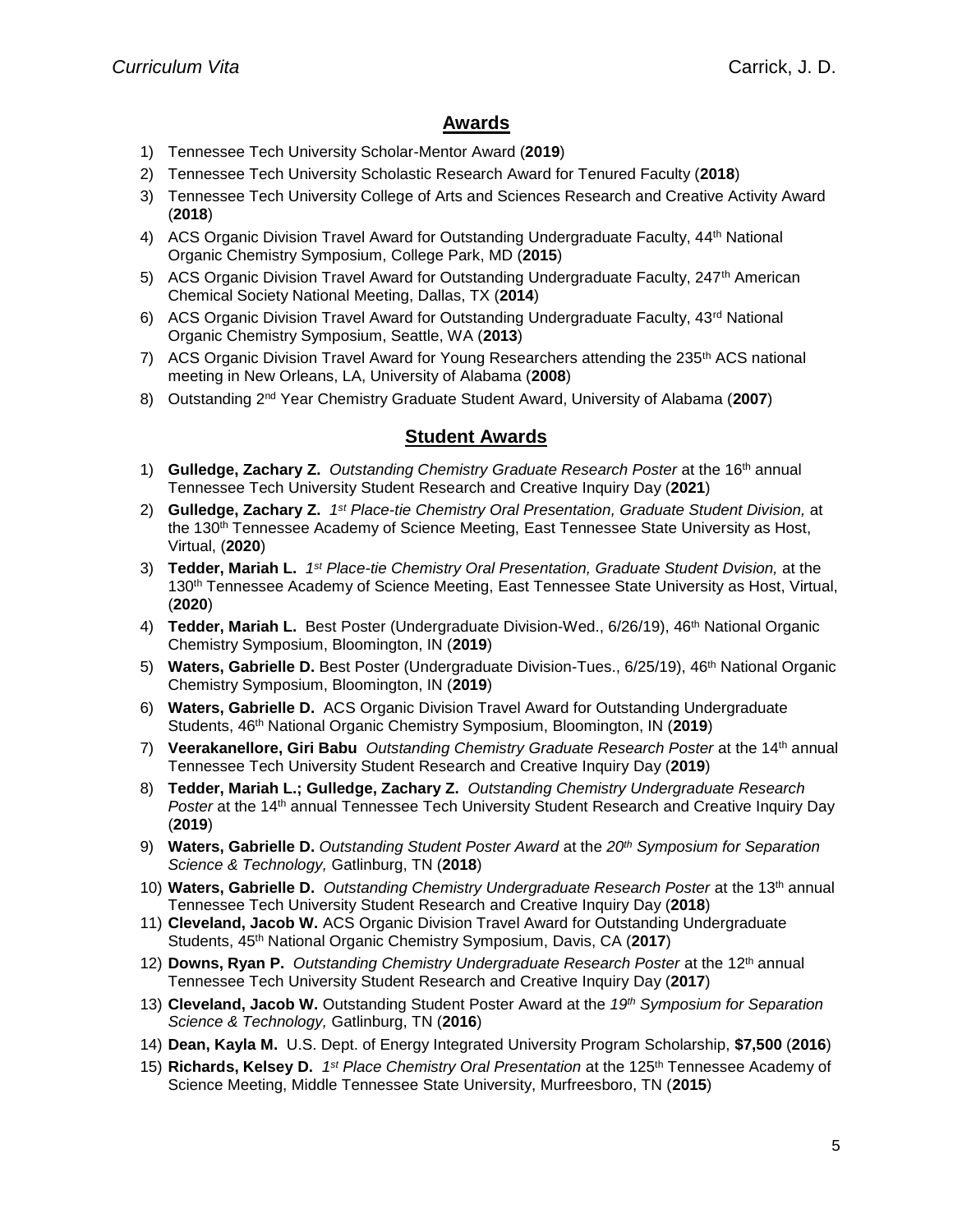- 16) **Dover, Evan J.** *Outstanding Chemical Engineering Undergraduate Research Poster* at the 10th annual Tennessee Tech University Student Research Day (**2015**)
- 17) **Marchi, Sydney V.** *Outstanding Chemistry Undergraduate Research Poster* at the 10th annual Tennessee Tech University Student Research Day (**2015**)
- 18) **Marchi, Sydney V.** *Outstanding Poster Presentation Award* at the Southeastern Undergraduate Research Conference, University of Alabama, Tuscaloosa, AL (**2015**)
- 19) **Tai, Serene** ACS Organic Division Travel Award for Outstanding Undergraduate Students, 249th American Chemical Society National Meeting, Denver, CO (**2015**)
- 20) **Tai, Serene** Outstanding Student Poster Award at the *18th Symposium for Separation Science & Technology,* Oak Ridge TN (**2014**)
- 21) **Cleveland, Alexander H.** American Chemical Society, Division of Organic Chemistry, Summer Undergraduate Research Fellowship (SURF) Program, sponsored by Pfizer, Inc. **\$5,000** (**2014**)
- 22) **Jordan, James A.**, *Tennessee Techn University Swindell-Jackson Undergraduate Research Fellowship*, **\$1,500** (**2014**)
- 23) **Cleveland, Alexander H.**; **Probasco, M. Scott** *Best Presentation in Organic Chemistry* at the Southeast Undergraduate Research Conference, University of Tennessee, Knoxville, TN (**2014**)
- 24) **Probasco, M. Scott**, *Tennessee Tech University Swindell-Jackson Undergraduate Research Fellowship*, **\$1,500** (**2013**)
- 25) **Probasco, M. Scott**; **Kirby, John W.** *Outstanding Chemistry Undergraduate Research Poster* at the 8 th annual Tennessee Tech University Student Research Day (**2013**)

#### **External Student Presentations**

\*Denotes presenter. Undergraduate students are in **bold** type. 66 total (28 additional internal)

- 1) *Gulledge, Z. Z.***;\*** Carrick, J. D. *Oxidative cyclization of 2-pyridyl N-tosylhydrazones toward unsymmetrical 1,2,3-triazole complexants.* Oral presentation at the 130th Tennessee Academy of Science Meeting, East Tennessee State University as Host, Virtual, 11/21/20
- 2) *Tedder, M. L.***;\*** Carrick, J. D. *Bis-1,2,4-triazinylpyridines as a new ligand class for metal*mediated amination of arenes. Oral presentation at the 130<sup>th</sup> Tennessee Academy of Science Meeting, East Tennessee State University as Host, Virtual, 11/21/20
- 3) *Gulledge, Z. Z.;\** Carrick, J. D. *Selective removal of tert-butoxycarbonyl (Boc) groups from heterocyclic substrates via addition/elimination with primary amines*. *Oral presentation scheduled for the 259th American Chemical Society National Meeting, Philadelphia, PA, 3/2020*
- 4) *Tedder, M. L.;\** Carrick, J. D. *Development of 2-pyridinyl-1,2,4-triazine based alkoxy-substituted scaffolds for minor actinide separations. Oral presentation scheduled for the 259th American Chemical Society National Meeting, Philadelphia, PA, 3/2020*
- 5) *Gulledge, Z. Z.;\* Tedder, M. L.; Lyons, K. R.;* Carrick, J. D. *Synthesis of tridentate [1,2,4] triazinyl-pyridin-2-yl indole Lewis basic complexants via Pd-catalyzed Suzuki-Miyaura crosscoupling.* Oral presentation delivered at the Southeastern Undergraduate Research Conference, The University of Alabama, Tuscaloosa, AL, 1/25/20
- 6) *Tedder, M. L.;\** Carrick, J. D. *Synthesis of alkoxy-substituted 2-pyridinyl-bis[1,2,4]-triazine scaffolds.* Oral presentation delivered at the Southeastern Undergraduate Research Conference, The University of Alabama, Tuscaloosa, AL, 1/25/20
- 7) *Gulledge, Z. Z.;\** Carrick, J. D. *Specific deprotection of Boc-containing heterocyclic substrates*  through addition/elimination with simple amines. Oral presentation at the 129<sup>th</sup> Tennessee Academy of Science Meeting, Columbia State Community College, Columbia, TN, 11/22/19
- 8) **Tedder, M. L.;\*** Carrick, J. D. *Development of alkoxy-substituted scaffolds for minor actinide*  separations. Oral presentation at the 129<sup>th</sup> Tennessee Academy of Science Meeting, Columbia State Community College, Columbia, TN, 11/22/19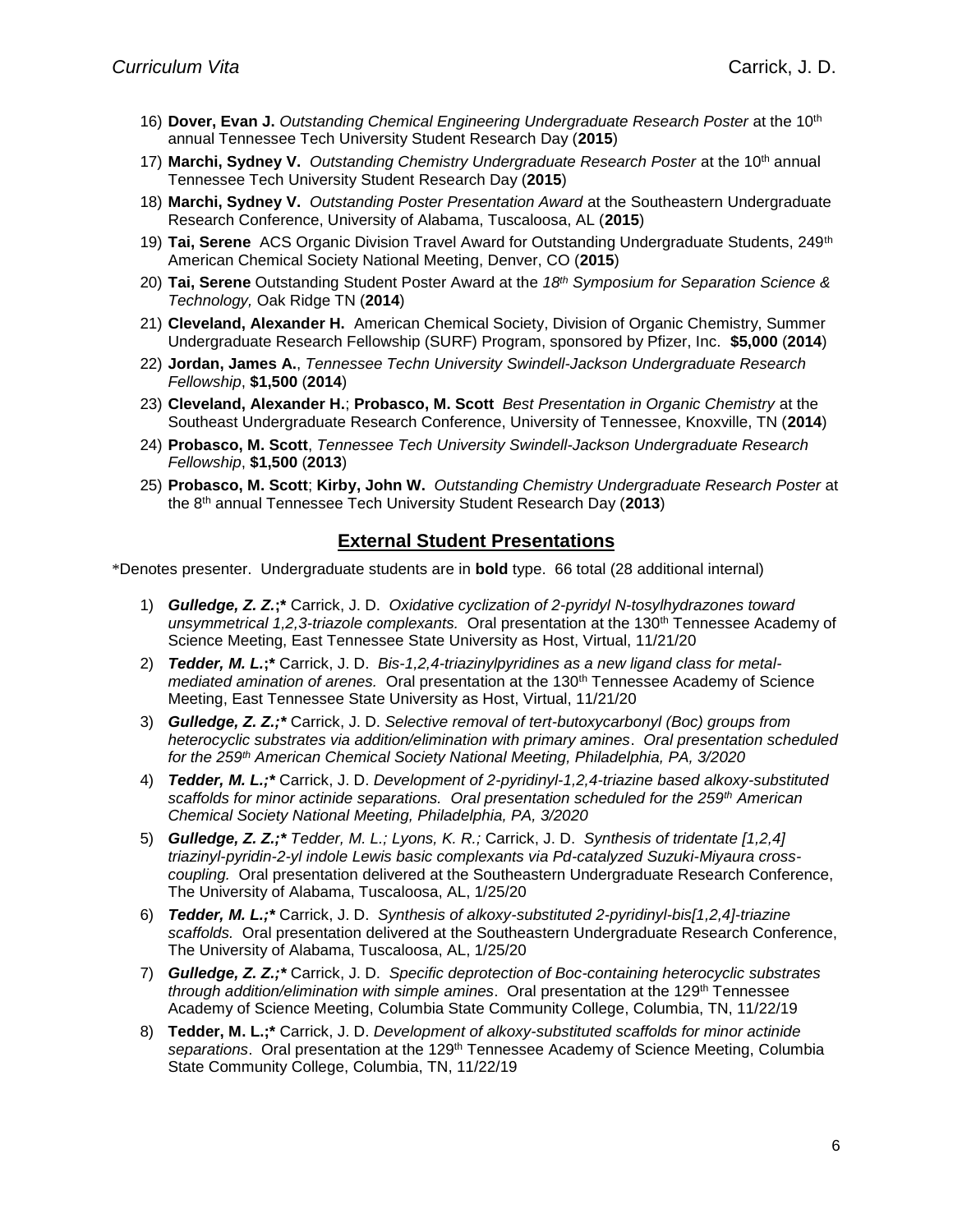- 9) **Gulledge, Z. Z.;\*** Carrick, J. D. *Chemoselective Boc*‐*group deprotection of indoles and other*  carbamates under mild conditions. Poster presented at the 46<sup>th</sup> National Organic Symposium, Indiana University, Bloomington, IN, 6/26/19
- 10) **Tedder, M. L.;\* Gulledge, Z. Z.;** Carrick, J. D. *Frustrated complexant scaffolds of 2*‐*(6*‐*[1,2,4]triazin*‐*3*‐*yl*‐*pyridin*‐*2*‐*yl)*‐*1H*‐*indoles toward minor*‐*actinide separations*. Poster presented at the 46<sup>th</sup> National Organic Symposium, Indiana University, Bloomington, IN, 6/26/19
- 11) **Veerakanellore, G. B.;\*** Carrick, J. D. *DBU*‐*assisted intermolecular [3+2] dipolar cycloaddition of terminal alkynes with tosylhydrazones towards the synthesis of frustrated pyrazolyl*‐*pyridine*‐ *1,2,4*‐*triazine complexant scaffolds for minor actinide separations*. Poster presented at the 46th National Organic Symposium, Indiana University, Bloomington, IN, 6/26/19
- 12) **Waters, G. D.;\*** Carrick, J. D. *Ullman*‐*type coupling of functionalized 1,2,4*‐*bistriazinyl*‐*bipyridines toward strategic complexants for minor actinide separations*. Poster presented at the 46th National Organic Symposium, Indiana University, Bloomington, IN, 6/26/19
- 13) **Brown, M. L.;\*** Carrick, J. D.; Hawkins, C. A. *Evaluation of N*‐*donor ligands for minor actinide separations*. Poster presented at the Actinide Separations Conference, Kingsport, TN, 5/20/19
- 14) **Lawson, K. L.;\*** Carrick, J. D.; Hawkins, C. A. *Optical spectroscopic studies of lanthanide complexation with N*‐*donor ligands: toward improved minor actinide separations*. Poster presented at the Actinide Separations Conference, Kingsport, TN, 5/20/19
- 15) **Brown, M. L.;\*** Carrick, J. D.; Hawkins, C. A. *Evaluation of N-donor ligands for selective minor actinide separations*. Poster presented at the 257th American Chemical Society National Meeting, Orlando, FL, 4/2019
- 16) **Lawson, K. L.;\*** Carrick, J. D.; Hawkins, C. A. *Spectroscopic studies of novel N-donor ligand metal ion complexation*. Poster presented at the 257th American Chemical Society National Meeting, Orlando, FL, 4/2019
- 17) **Brown, M. L.;\*** Carrick, J. D.; Hawkins, C. A. *Evaluation of N-donor ligands for selective minor*  actinide separations. Poster presentation at the 128<sup>th</sup> Tennessee Academy of Science Meeting, Austin Peay State University, Clarksville, TN, 11/17/18
- 18) **Brown, M. L.;**\* Carrick, J. D.; Hawkins, C. A. *Evaluation of new donor ligands for selective minor actinide separations.* Poster presented at the *20th Symposium for Separation Science & Technology,* Gatlinburg, TN, 10/22/18
- 19) **Gulledge, Z. Z.;**\* Carrick, J. D. *Iodine-catalyzed electrophilic cyclization towards unsymmetric, functionalized, 5,6-diphenyl-3-(pyridin-2-yl)-1,2,4-triazinyl scaffolds.* Poster presented at the *20th Symposium for Separation Science & Technology,* Gatlinburg, TN, 10/22/18
- 20) **Waters, G. D.;**\* Carrick, J. D. Palladium-catalyzed Ullman-type coupling of functionalized pyridines toward strategic complexants for minor actinide separations. Poster presented at the *20th Symposium for Separation Science & Technology,* Gatlinburg, TN, 10/22/18
- 21) **Cleveland, J. W.;\*** Carrick, J. D. *Buchwald-Hartwig amination of soft Lewis basic heterocyclic complexant scaffolds*. Poster presented at the 45th National Organic Symposium, University of California, Davis, CA, 6/25/17
- 22) **Downs, R. P.;**\* **Dean, K. M.**; Chin, A.-L.; *Preparation of novel hemi-1,2,4-triazinylbipyridines via Negishi coupling and telescoped condensation towards minor-actinide separations.*. Poster presented at the 45<sup>th</sup> National Organic Symposium, University of California, Davis, CA, 6/25/17
- 23) **Cleveland, J. W.;\*** Carrick, J. D. *Buchwald-Hartwig amination of soft Lewis basic heterocyclic complexant scaffolds.* Poster presented at the *19th Symposium for Separation Science & Technology,* Gatlinburg, TN, 10/12/16
- 24) **Dean, K. M.**; Carrick, J. D.\* *Preparation of novel hemi-1,2,4-triazinylbipyridines via Negishi coupling and telescoped condensation towards minor-actinide separations.* Poster presented at the *19 th Symposium for Separation Science & Technology,* Gatlinburg, TN, 10/12/16
- 25) **Richards, K. D.;\*** Chin, A. L.; Carrick, J. D. Investigation of 1,2,4-triazinyl *Complexants for Cadmium Extraction.* Poster presentation at *Posters at the Capitol*, Nashville, TN, 2/17/16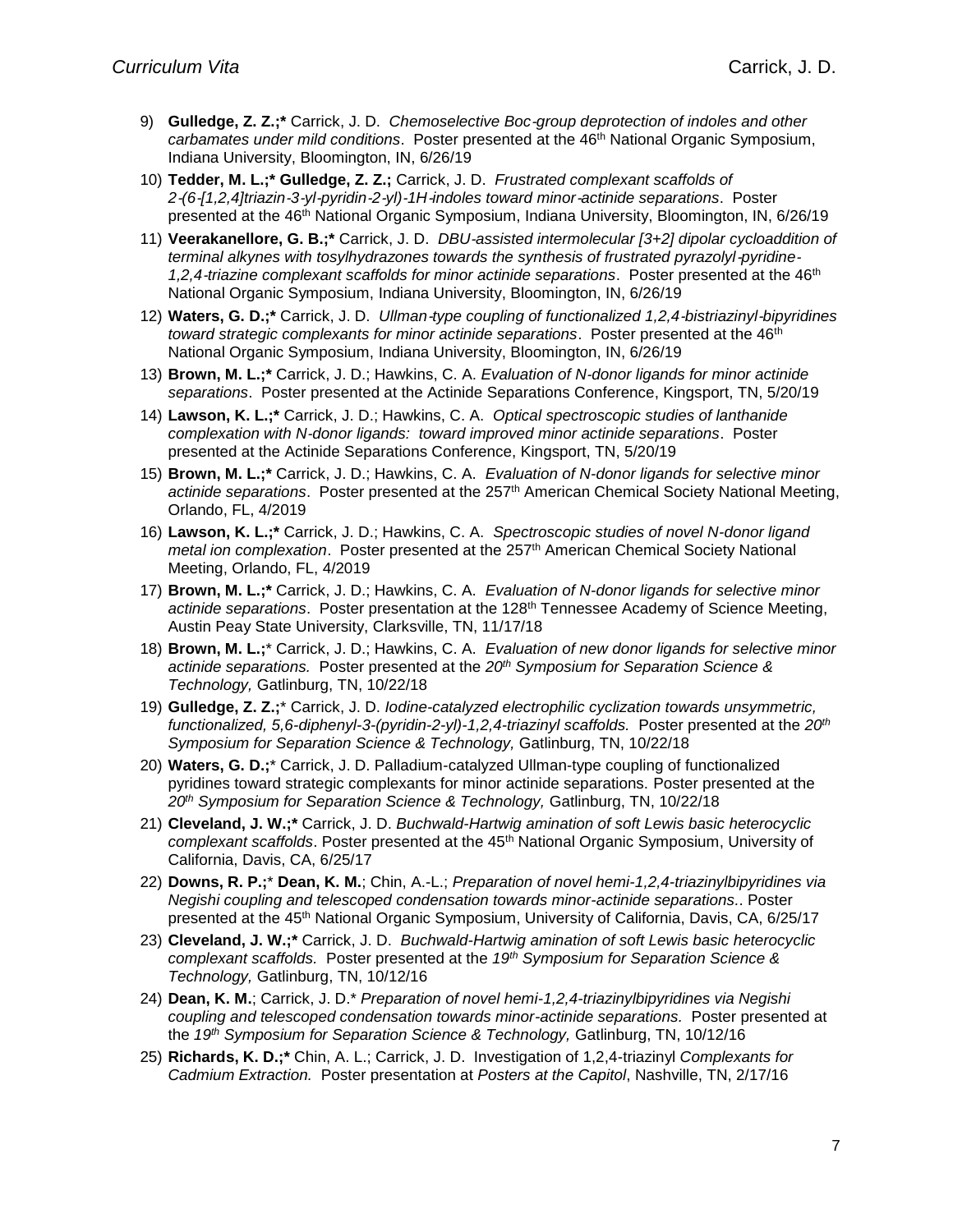- 26) **Chin, A. L.;\*** Carrick, J. D. *Modular approaches to diversified soft Lewis basic complexants through Suzuki-Miyaura cross-coupling of bromoheteroarenes with organotrifluoroborates.* Oral presentation at the 125<sup>th</sup> Tennessee Academy of Science Meeting, Middle Tennessee State University, Murfreesboro, TN, 11/20/15
- 27) **Cleveland, J. W.;\*** Carrick, J. D. *Pd-catalyzed amination of 3-(6-bromo-pyridin-2-yl)-5,6-diaryl- [1,2,4]triazine complexant scaffolds.* Poster presentation at the 125th Tennessee Academy of Science Meeting, Middle Tennessee State University, Murfreesboro, TN, 11/20/15
- 28) **Jordan, J. A.;\*** Carrick, J. D. *Towards the Total Synthesis of Hamigeromycin B.* Poster presentation at the 125<sup>th</sup> Tennessee Academy of Science Meeting, Middle Tennessee State University, Murfreesboro, TN, 11/20/15
- 29) **Richards, K. D.;\*** Chin, A. L.; Carrick, J. D. *Investigation of 1,2,4-triazinyl complexants for*  cadmium extraction. Oral presentation at the 125<sup>th</sup> Tennessee Academy of Science Meeting, Middle Tennessee State University, Murfreesboro, TN, 11/20/15
- 30) **Tai, S.**; **Dover, E. J.**; **Marchi, S. V.**; Carrick, J. D.**\*** *Iterative metal-mediated coupling approaches to chemoselective minor actinide complexants*. Poster presented at the 44th National Organic Symposium, University of Maryland, College Park, MD, 6/29/15
- 31) **Chin, A. L.;\*** Carrick, J. D. *Progress towards the enantioselective total syntheses of ieodomycins*  a & b via an asymmetric vinylogous aldol strategy. Poster presented at the 249<sup>th</sup> ACS National Meeting, Denver, CO, 3/15
- 32) **Marchi, S. V.;\* Tai, S.**; **Dover, E. J**.; Carrick, J. D*. Efficient preparation of pyridinyl-1,2,4 triazines via telescoped condensation with diversely functionalized 1,2-dicarbonyls.* Poster presented at the 249th ACS National Meeting, Denver, CO, 3/15
- 33) **Tai, S.;\*** Carrick, J. D. *Pd-catalyzed iterative bis-amination of functionalized dihalo-1,2,4-triazinyl substituted heterocycles.* Poster presented at the 249th ACS National Meeting, Denver, CO, 3/25/15
- 34) **Marchi, S. V.;\* Tai, S.**; Carrick, J. D. *Design and synthesis of bis-1,2,4-triazine Ligands based on pyridine-2-carbonitrile and pyridine 2,6-dicarbonitrile scaffolds towards chemoselective minor actinide extraction.* Poster presentation at Posters at the Capitol, Nashville, TN, 2/25/15
- 35) **Chin, A. L.;\*** Carrick, J. D. *Progress towards the convergent asymmetric total syntheses of ieodomycins a and b.* Poster presented at the 47<sup>th</sup> Southeastern Undergraduate Research Conference, University of Alabama, Tuscaloosa, AL, 2/7/2015
- 36) **Marchi, S. V.;\* Tai, S.;** Carrick, J. D. *Design and synthesis of bis-1,2,4-triazine Ligands based on pyridine-2-carbonitrile and pyridine 2,6-dicarbonitrile scaffolds towards chemoselective minor actinide extraction.* Poster presented at the 47th Southeastern Undergraduate Research Conference, University of Alabama, Tuscaloosa, AL, 2/7/2015
- 37) **Tai, S.;\* Marchi, S. V.; Dover, E. J.;** Carrick, J. D. *Pd-catalyzed iterative bis-amination of*  functionalized dihalo-1,2,4-triazinyl substituted heterocycles. Oral presentation at the 47<sup>th</sup> Southeastern Undergraduate Research Conference, University of Alabama, Tuscaloosa, AL, 2/7/2015
- 38) **Chin, A. L.;\*** Carrick, J. D. *Progress towards the convergent asymmetric total syntheses of ieodomycins a and b.* Poster presented at the 124<sup>th</sup> Tennessee Academy of Science Meeting, Walters State Community College, Morristown, TN, 11/21/14
- 39) **Cleveland, A. H.;**\* **Probasco, M. S.**; **Jordan, J. A.**; **Kirby, J. W.**; Carrick, J. D. *Progress towards the total enantioselective syntheses of hamigeromycin b and deoxyhamigeromycin b.* Oral presentation delivered at the 124<sup>th</sup> Tennessee Academy of Science Meeting, Walters State Community College, Morristown, TN, 11/21/14
- 40) **Dover, E. J.;\***; Carrick, J. D. *Efforts toward iterative Pd-catalyzed bis-alkoxylation of heteroaryl*  halides. Poster presented at the 124<sup>th</sup> Tennessee Academy of Science Meeting, Walters State Community College, Morristown, TN, 11/21/14
- 41) **Marchi, S. V.;**\* **Tai, S.**; Carrick, J. D. *The design and synthesis of pyridinyl-1,2,4-triazine ligand*  scaffolds towards chemoselective minor actinide extraction. Poster presented at the 124<sup>th</sup>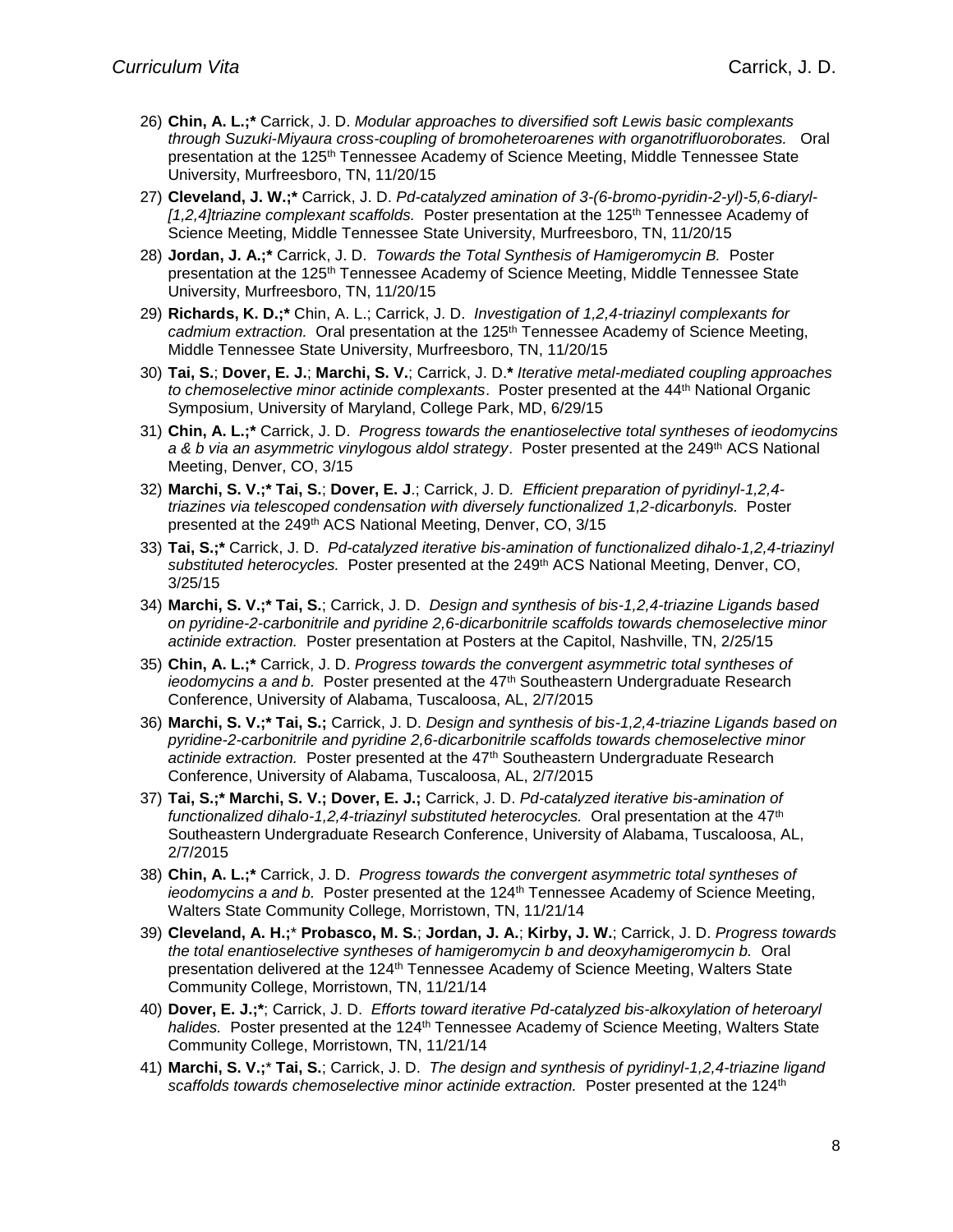Tennessee Academy of Science Meeting, Walters State Community College, Morristown, TN, 11/21/14

- 42) **Tai, S.;\* Marchi, S. V.**; Carrick, J. D. *Synthesis of novel soft-N-donor complexants for chemoselective minor actinide extraction.* Oral presentation delivered at the 124th Tennessee Academy of Science Meeting, Walters State Community College, Morristown, TN, 11/21/14
- 43) **Marchi, S. V.;\*** Carrick, J. D. *Design and synthesis of bis-1,2,4-triazine ligands based on pyridine-2-carbonitrile and pyridine 2,6-dicarbonitrile scaffolds towards chemoselective minor actinide extraction*. Poster presented at the *18th Symposium for Separation Science & Technology,* Oak Ridge, TN, 10/27/14
- 44) **Tai, S.;\*** Williams, N. J.; Carrick, J. D. *Design and synthesis of novel bis-1,2,4-triazine ligands based on a [1,10]-phenanthroline-2,9-dicarbonitrile scaffold and applications toward chemoselective minor actinide extraction.* Poster presented at the *18th Symposium for Separation Science & Technology,* Oak Ridge, TN, 10/27/14
- 45) **Cleveland, A. H.;**\* Carrick, J. D. *Progress towards the asymmetric total synthesis of Hamigeromycin B*. Poster presented at Pfizer Global Research and Development, Groton, CT, 10/17/14
- 46) **Tai, S.;\*** Williams, N. J.; Carrick, J. D. *Design, synthesis, and distribution studies of novel bis-*1,2,4-triazine ligands for chemoselective minor actinide extraction. Poster presented at the 38<sup>th</sup> Actinide Separations Conference, Albuquerque, NM, 5/20/14
- 47) Delmau, L.; Tevepaugh, K.; **Tai, S.**; Carrick, J.; Ensor, D.\* *Separation of trivalent actinides from lanthanides using pyridine-based receptors.* Poster presented at the 38th Actinide Separations Conference, Albuquerque, NM, 5/20/14
- 48) **Cleveland, A. H.;\*** Carrick, J. D. *Study on the origins of reagent-controlled asymmetric induction in the hetero-Diels Alder reaction of chiral β-alkoxyaldehydes with enantiopure chromium (III) catalysts*. Poster presented at the 247th ACS National Meeting, Dallas, TX, United States, 3/17/14
- 49) **Chin, A. L.;\*** Carrick, J. D. *New directions in nucleopalladation: efforts toward the synthesis of functionalized silyl-enol ethers from alkenes utilizing a catalytic Wacker-type C-H activation*  reaction. Poster presented at the 247<sup>th</sup> ACS National Meeting, Dallas, TX, United States, 3/17/14
- 50) **Tai, S.;\*** Carrick, J. D. *Synthesis of novel bis-1,2,4-triazines via telescoped condensation of [1,10]-phenanthroline-2,9-dicarbonitrile with aromatic 1,2-dicarbonyls*. Poster presented at the 247th ACS National Meeting, Dallas, TX, United States, 3/18/14
- 51) **Cleveland, A. H.; Probasco, M. S.\***; **Kirby, J. W.**; Carrick, J. D. *Efforts toward the asymmetric total synthesis of hamigeromycin b.*Poster presentation at Posters at the Capitol, Nashville, TN, 2/15/14
- 52) **Cleveland, A. H.**;\* **Probasco, M. S.**; **Kirby, J. W.**; Carrick, J. D. *Studies on the origins of reagent-controlled asymmetric induction in the hetero-Diels-Alder reaction of chiral βalkoxyaldehydes with enantiopure chromium (III) catalysts*. Poster presentation at the Southeast Undergraduate Research Conference, University of Tennessee, Knoxville, TN, 1/31/14
- 53) **Probasco, M. S.;\* Cleveland, A. H.**; **Kirby, J. W.**; Carrick, J. D. *Efforts toward the asymmetric total synthesis of hamigeromycin b.*Poster presentation at the Southeast Undergraduate Research Conference, University of Tennessee, Knoxville, TN, 1/31/14
- 54) **Tai, S.;\*** Carrick, J. D. *Synthesis of Novel bis-1,2,4-triazine Ligands for Chemoselective Minor Actinide Extraction.* Poster presentation at the Southeast Undergraduate Research Conference, University of Tennessee, Knoxville, TN, 1/31/14
- 55) **Chin, A. L.;\*** Carrick, J. D. *New directions in nucleopalladation: efforts toward the synthesis of functionalized silyl-enol ethers from alkenes utilizing a catalytic Wacker type C-H activation reaction.* Oral presentation at the Southeast Undergraduate Research Conference, University of Tennessee, Knoxville, TN, 1/31/14
- 56) **Cleveland, Alexander H.;\* Kirby, John W.**; Carrick, Jesse D. *Progress towards the enantioselective total synthesis of hamigeromycin b: part I, preparation of the polyketide synthon.*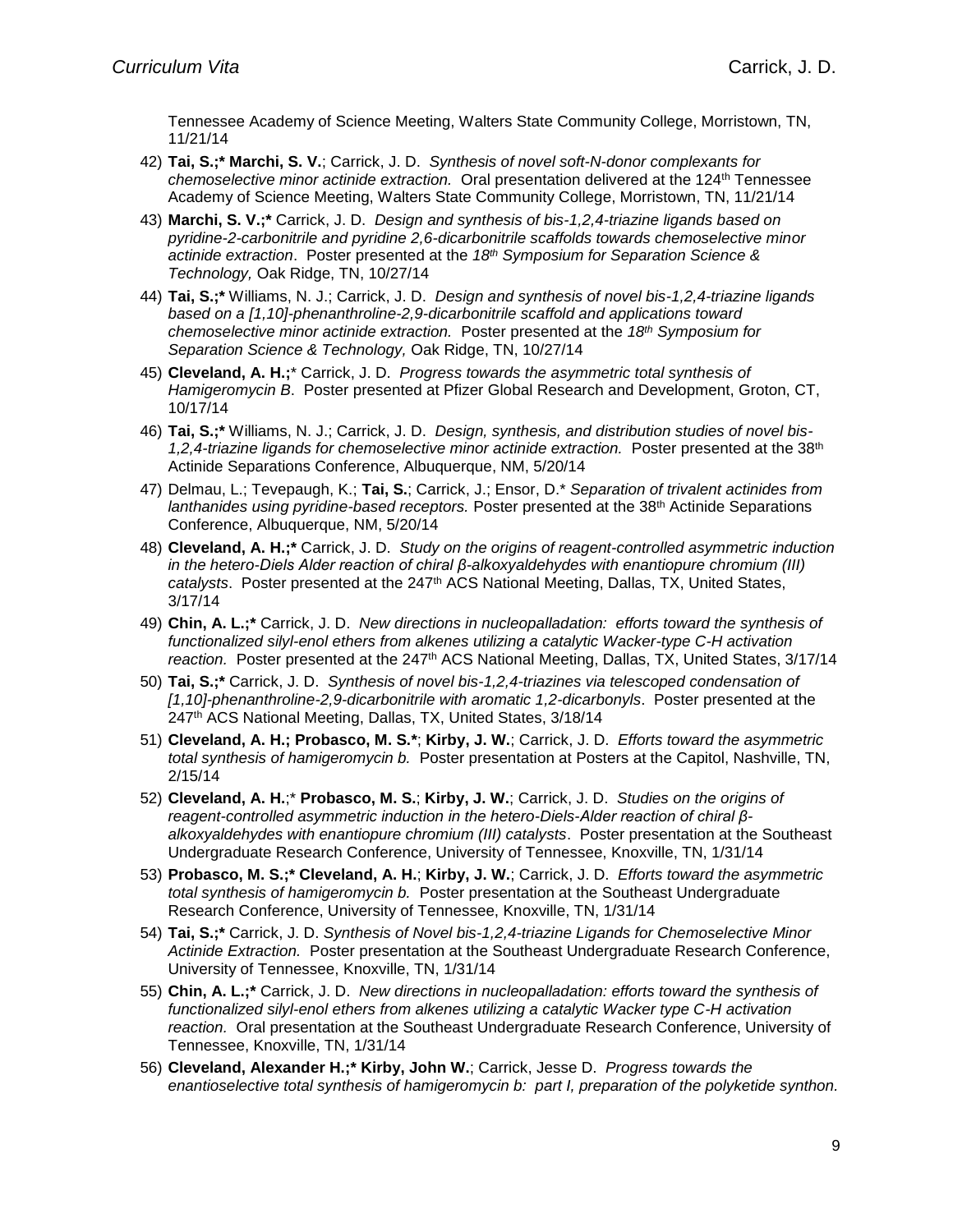Poster presented at the biennial Louisiana Organic Chemistry symposium, LSU, Baton Rouge, LA, 11/22/13

- 57) **Probasco, Michael S.;\* Kirby, John W.**; Carrick, Jesse D. *Progress towards the total synthesis of hamigeromycin b: part II, preparation of the aromatic synthon.* Poster presented at the biennial Louisiana Organic Chemistry symposium, LSU, Baton Rouge, LA, 11/22/13
- 58) **Chin, A. L.;\*** Carrick, J. D. *New directions in nucleopalladation: efforts toward the synthesis of functionalized silyl-enol ethers from alkenes utilizing a catalytic Wacker type C-H activation*  reaction. Poster presented at the 41<sup>st</sup> Tennessee Academy of Science Meeting, Motlow State Community College, Lynchburg, TN, 11/15/13
- 59) **Tai, S.;\*** Carrick, J. D. *Synthesis of novel bis-1,2,4-triazines via telescoped condensation of [1,10]-phenanthroline-2,9-dicarbonitrile with aromatic 1,2-dicarbonyls.* Poster presented at the 41st Tennessee Academy of Science Meeting, Motlow State Community College, Lynchburg, TN, 11/15/13
- 60) **Cleveland, A. H.;\* Kirby, J. W.**; Carrick, J. D. *Progress towards the enantioselective total synthesis of hamigeromycin b: part I, preparation of the polyketide synthon.* Poster presented at the 41<sup>st</sup> Tennessee Academy of Science Meeting, Motlow State Community College, Lynchburg, TN, 11/15/13
- 61) **Probasco, M. S.;\* Kirby, J. W.**; Carrick, J. D. *Progress towards the total synthesis of hamigeromycin b: part II, preparation of the aromatic synthon.* Oral presentation delivered at the 41st Tennessee Academy of Science Meeting, Motlow State Community College, Lynchburg, TN, 11/15/13
- 62) Delmau, L. H.;\* **Tevepaugh, K. N.**; **Tai, S**.; Carrick, J. D.; Ensor, D. D. *Separation of americium from heavier actinides and trivalent lanthanides using pyridine-based receptors.* Abstract accepted for the 18<sup>th</sup> Symposium on Separation Science and Technology for Energy Applications, Gatlinburg, TN, 10/27/13
- 63) **Tai, S**.;\* Carrick, J. D. *Synthesis of novel bis-1,2,4-triazine ligands for chemoselective minor actinide extraction*. Abstract accepted for the 18th Symposium on Separation Science and Technology for Energy Applications, Gatlinburg, TN, 10/27/13
- 64) **Probasco, M. S.**; **Kirby, J. W.**; **Cleveland, A. H.**; Carrick, J. D.\* *Progress towards the*  enantioselective total synthesis of hamigeromycin b. 43<sup>rd</sup> National Organic Symposium, University of Washington, Seattle, WA, 6/23/13
- 65) **Probasco, M. S.;\* Kirby, J. W.**; Carrick, J. D. *Progress towards the enantioselective total*  synthesis of hamigeromycin b. Abstracts of papers, 245<sup>th</sup> ACS National Meeting, New Orleans, LA, United States, 4/7/13
- 66) **Probasco, M. S.;\* Kirby, J. W.**; Carrick, J. D. *Progress towards the enantioselective total*  synthesis of hamigeromycin b. Poster presented at the 40<sup>th</sup> Tennessee Academy of Science Meeting, Vanderbilt University, Nashville, TN, 11/3/12

\*An additional 32 presentations by 23 students have been delivered at internal TN Tech functions

## **Postdoctoral Associates Mentored**

▪ **Veerakanellore, Dr. Giri Babu,** *Ph.D. University of Miami (Ramamurthy)* 2018−2019.

## **M.S. Students Mentored**

- **Dzeagu, Fortune O.**, 10/1/20−current, Synthesis of functionalized heteroaryl-1,3,4-oxadiazoles for minor actinide separations.
- **Gulledge, Zachary Z.**, B.S., Chemistry 2019, 8/26/19−8/6/21, *Chemoselective BOC deprotection of functionalized indoles, 1,2-indazoles, and related heteroarenes, Green oxidation of functionalized heteroarylisoprenes, Azide-free preparation of functionalized, unsymmetric heteroaryl soft-donors for minor actinide separations*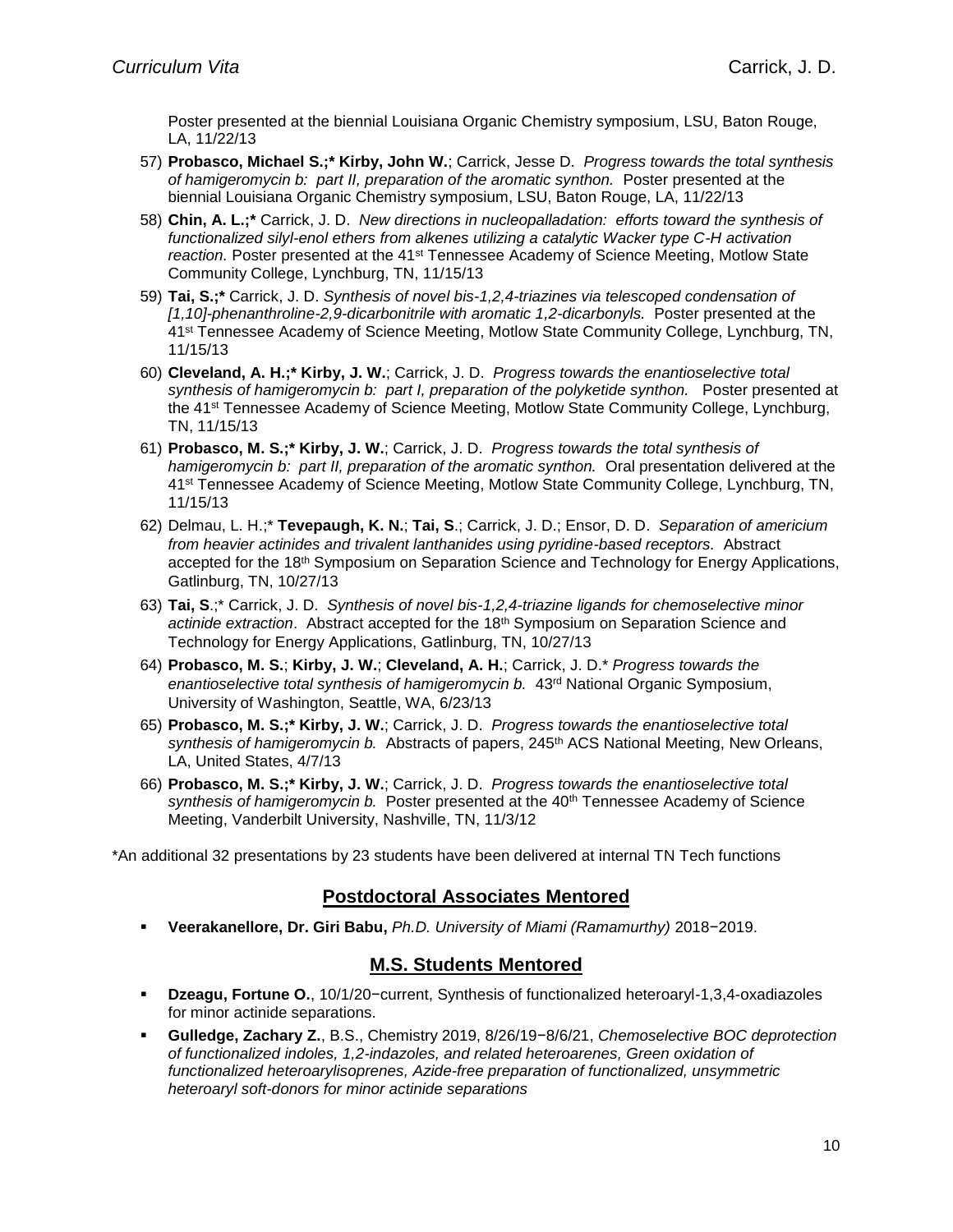▪ **Tedder, Mariah L.**, B.S., Chemistry 2019, 8/26/19−8/6/21, *Synthesis of alkoxy- homologues of functionalized bis-1,2,4-triazinyl complexants scaffolds for minor actinide separations, Kornblumtype oxidation of functionalized methyheteroarenes. Ph.D. student, Organic Chemistry, Boston College University*

# **Undergraduate Students Mentored**

#### *Tennessee Tech University*

- 1) **Chin, Ai Lin**, B.S., Chemical Engineering 2015, 5/28/13−8/1/16, *Synthesis of functionalized silylenol ethers by a direct catalytic Wacker-type C-H activation reaction of alkenes, Total synthesis of ieodomycins A and B, Suzuki-Miyaura cross-coupling of Lewis-basic heterocyclic complexant scaffolds, FGF-23 antagonists, Ph.D. student, Chem. Eng., Virginia Tech*
- 2) **Cleveland, Alexander H.**, B.S., Chemistry 2015, 5/28/13−5/9/15, *The total synthesis of hamigeromycin b (polyketide synthon of convergent route)*, *Ph.D., 2020, Organic Chemistry, Louisiana State University* **(Prof. R. Kartika),** *Postdoctoral Scientist at Los Alamos National Laboratory, NM*
- 3) **Cleveland, Jacob W.**, B.S., Chemical Engineering 2017, 3/1/16-8/10/17, *Buchwald-Hartwig amination of 6-bromo-2-pyridinyl-1,2,4-triazines*, *Ph.D. student, Chem. Eng., Georgia Inst. Tech (Prof. C. Jones)*
- 4) **Dean, Kayla M.**, B.S., Chemical Engineering 2017, 1/10/16−9/30/16, *Preparation of bistriazinylbipyridines via regioselective metalation/Negishi coupling*
- 5) **Dover, Evan J.**, B.S., Chemical Engineering 2016, 9/11/13−5/9/15, *Tandem Fries rearrangement/nucleopalladation chemistry, Buchwald-Hartwig alkoxylation of 4,4'-dibromo aromatic 1,2,4-triazinyl pyridines towards chemoselective minor actinide extraction*
- 6) **Downs, Ryan P.**, B.S., Chemical Engineering 2017, 6/6/16−8/10/17; 3/12/18−4/13/18, *Regioselective magnesiation of aryl amides and subsequent functionalization, Negishi Coupling, FGF-23 antagonists, Progress towards the total synthesis of hamigeromycin b*
- 7) **Ikedionwu, Munachi O.**, B.S., Biology-Vanderbilt University 2019, 6/6/17−8/15/17; 5/14/18−7/12/18, *FGF-23 antagonists; Progress towards the total synthesis of hamigeromycin b*
- 8) **Gulledge, Zachary Z.**, B.S., Chemistry 2018, 5/14/18−8/23/19, *Synthesis of functionalized 3-[6- (2H-pyrazol-3-yl)-pyridin-2-yl]-[1,2,4]triazines for minor actinide separations*
- 9) **Jordan, 2<sup>nd</sup> Lt. James A.**, B.S., Biochemistry 2016, 4/14/15−5/8/16, *Progress towards the total* synthesis of hamigeromycin b, 2<sup>nd</sup> Lt. U. S. Army, M.D., 2020, East Tennessee State *University*
- 10) **Kirby, John W.**, B.S., Biochemistry 2013, 3/1/12−8/15/13, *Progress towards the total synthesis of hamigeromycin b (polyketide synthon of convergent route)*, *M.D.,* **2018***, East Tennessee State University, Resident in Radiology at the Mayo Clinic, MN*
- 11) **Lambert, Abigail, E.**, B.S. Chemical Engineering 2019, 2/1/17−12/15/17, *Pd-catalyzed Suzuki-Miyaura cross-coupling of functionalized 2-halopyridines*
- 12) **Laxton, Steven J.**, B.S., Biochemistry (2019), 1/15/18−5/4/18, *Convergent approaches to frustrated soft-Lewis basic donor complexant scaffolds*, *M.D. student at the University of Tennessee Health Sciences Center, Memphis, TN*
- 13) **Lyons, Kyle R.**, B.S., Biochemistry 2019, 1/15/18−7/16/18, *Synthesis of pyridinyl indole 1,2,4 triazinyl frustrated complexant scaffolds for separations*
- 14) **Marchi, Sydney, V.**, B.S., Chemistry 2015, 2/14−5/9/15, *Design and synthesis of 3-pyridin-2-yl 1,2,4-triazines for chemoselective minor actinide extraction, Suzuki coupling of 4,4'-dibromo aromatic 1,2,4-triazinyl pyridine*, *Ph.D. student, Organic Chemistry, The University of Alabama* **(Prof. S. Woski)**
- 15) **Pinson, Connor C.**, B.S., Mathematics (expected 5/22), 9/1/20−current, *Green oxidation of heteroarylisoprenes*.